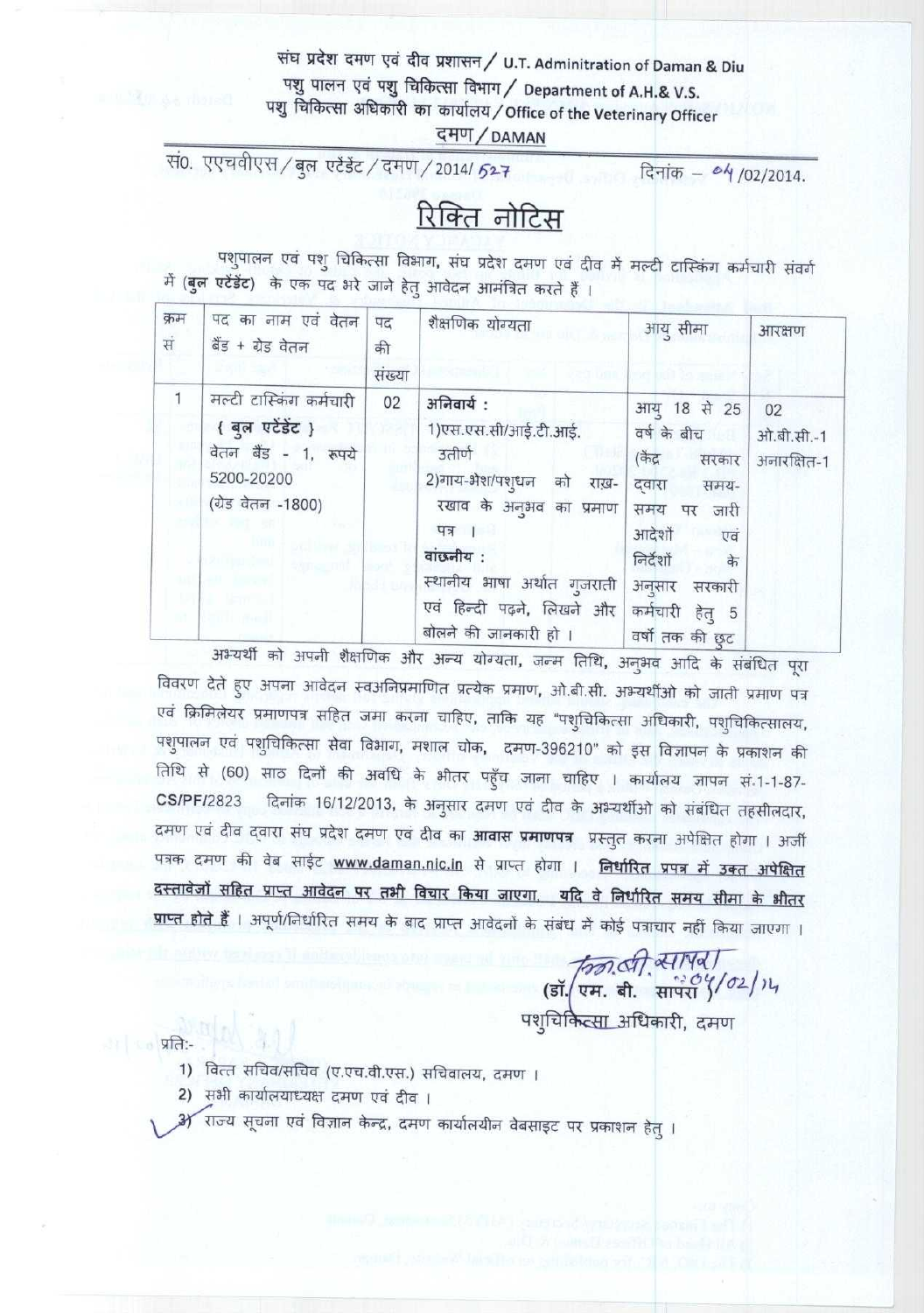# NO.AHVS/ Bull Attendant /DMN/EST-VAT/2013-14/ 527 Dated: *04* /01/2014

#### **Administration of Daman & Diu** Veterinary Office, **Department** of Animal Husbandry and Veterinary Services, Daman 396210

#### VACANCY NOTICE

Application is invited for filling up two posts, the cadre of (Multi-Tasking Staff) **Bull Attendant**. in the Department of Animal Husbandry & Veterinary Services of the U.T. Administration of Daman & Diu are as under:

| Sr.<br>N<br>0. | Name of the post and pay<br>$Band + GP$                                                                                                 | No.<br>of<br>Post | <b>Educational Qualification</b>                                                                                                                                                                                           | Age limit                                                                                                                                                                             | Reservation                    |
|----------------|-----------------------------------------------------------------------------------------------------------------------------------------|-------------------|----------------------------------------------------------------------------------------------------------------------------------------------------------------------------------------------------------------------------|---------------------------------------------------------------------------------------------------------------------------------------------------------------------------------------|--------------------------------|
| l s            | <b>Bull Attendant</b><br>(Multi-Tasking Staff)<br>PB-1 Rs.5200-20200<br>$(GP-1800)$<br>Group "C"<br>Non - Ministerial<br>Non - Gazetted | 02                | Essential:- 1)SSC/ITI Passed<br>2) Experience in maintenance<br>the<br>handling<br>of<br>and<br>Cattle/Livestock<br>Desirable:<br>Knowledge of reading, writing<br>and speaking local language<br>i.e. Gujarati and Hindi. | Age-Between<br>18 to 25 years<br>(Relaxable for<br>Govt. Servant<br>up to 5 years<br>as per orders<br>and<br>instructions<br>issued by the<br>Central Govt.<br>from time to<br>time). | 02<br>$OBC-1$<br>Un Reserved-1 |

The candidates should submit applications giving full details regarding Educational and other Qualifications, date of Birth, experience, etc. accompanied with self attested copies of each certificate so as to reach the Office of the Veterinary officer, Department of Animal Husbandry & Veterinary services, Daman within a period of (60) Sixty Days from the date of publication of this Advertisement. The candidates claiming OBC shall be required to furnish a self attested copy of certificate issued by Competent Authority and creamy layer certificate that he/she belongs to OBC community along with his/her applications. According to O.M. No.1-1-87-CS/PF/2823 dated 16/12/2013, the candidates should be required to furnish **Domicile Certificate** of UT of Daman & Diu issued by the respective Mamlatdar, Daman & Diu. **Applications received in the prescribed proforma with requisite documents as stated above shall only he taken into consideration if received within the stipulated** time. No correspondence will be entertained as regards incomplete/time barred applications.

(DRAM. B. SAPARA) VETERINARY OFFICER DAMAN

Copy to:- 1) The Finance Secretary/ Secretary (AHVS), **Secretariat**, **Daman.** 2) All Head of Offices **Daman & Diu.** 3) The DIO, NIC, for publishing on official Website, **Daman.**